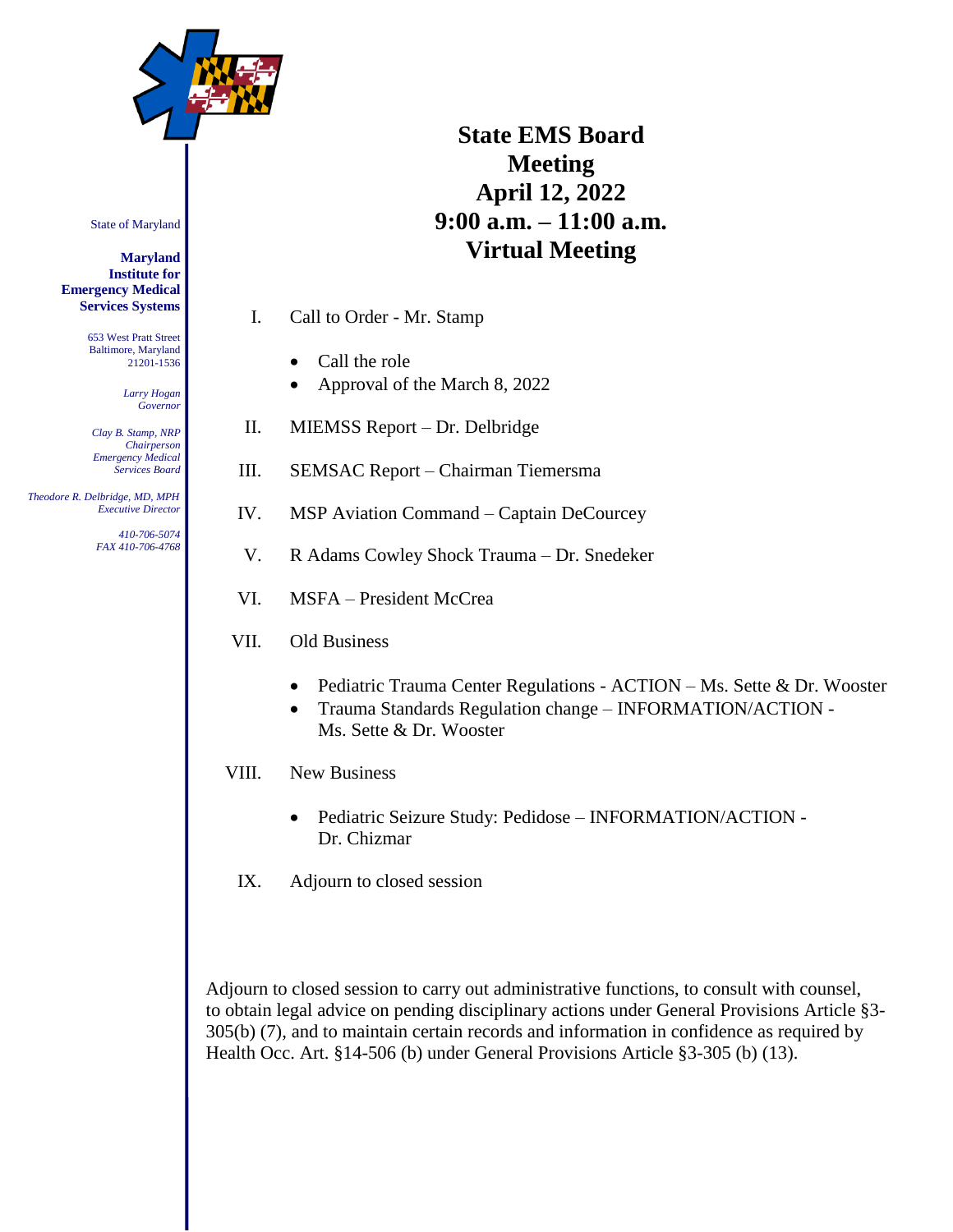

State of Maryland

**Maryland Institute for Emergency Medical Services Systems**

> 653 West Pratt Street Baltimore, Maryland 21201-1536

> > *Larry Hogan Governor*

*Clay B. Stamp, NRP Chairman Emergency Medical Services Board*

 *Theodore R. Delbridge, MD, MPH Executive Director*

> *410-706-5074 FAX 410-706-4768*

### **State Emergency Medical Services Board April 12, 2022 Via Video Conference Call Only Minutes**

**Board Members Present:** Chairman Stamp; Jim Scheulen; Stephan Cox; William J. Frohna, MD; Dean Al Reece, MD; Sally Showalter, RN; Wayne Tiemersma; Mary Alice Vanhoy, RN

**Board Members Absent:** Ms. Marra; Dany Westerband, MD

**OAG**: Mr. Malizio; Ms. Sette

**RACSTC**: Dr. Snedeker

**MSFA**: 2 nd VP Mr. Smothers; Ms. Tomanelli

**MSPAC:** Major Tagliaferri

**MIEMSS**: Dr. Delbridge; Ms. Gainer; Ms. Abramson; Ms. Aycock; Mr. Bilger; Ms. Byrd; Ms. Chervon; Dr. Chizmar; Mr. Cooney; Mr. Ebling; Dr. Floccare; Mr. Huggins; Mr. Legore; Mr. Parsons; Dr. Pinet-Peralta; Mr. Robertson; Mr. Tandy; Ms. Witmer; Dr. Wooster; Ms. McAlister; Ms. Goff

Chairman Stamp called the meeting to order at 9:00 am and proceeded with calling the role.

Chairman Stamp acknowledged National Safety Tele-communicators week (April 10 – April 16, 2022) and thanked all tele-communicators for their dedication to the EMS system.

Chairman Stamp asked for approval of the March 8, 2022, minutes.

**ACTION: Upon the motion made by Mr. Scheulen, seconded by Mr. Cox, the EMS Board unanimously approved the March 8, 2022 minutes as written.**

# **MIEMSS REPORT**

### COVID-19 Update

Dr. Delbridge said that declining numbers of COVID-19 hospitalizations is approximately at the same number of hospitalizations during the second week of July 2021 (between 125 -154 hospitalizations). He added that approximately 1/3 of Maryland hospitals have zero COVID patients.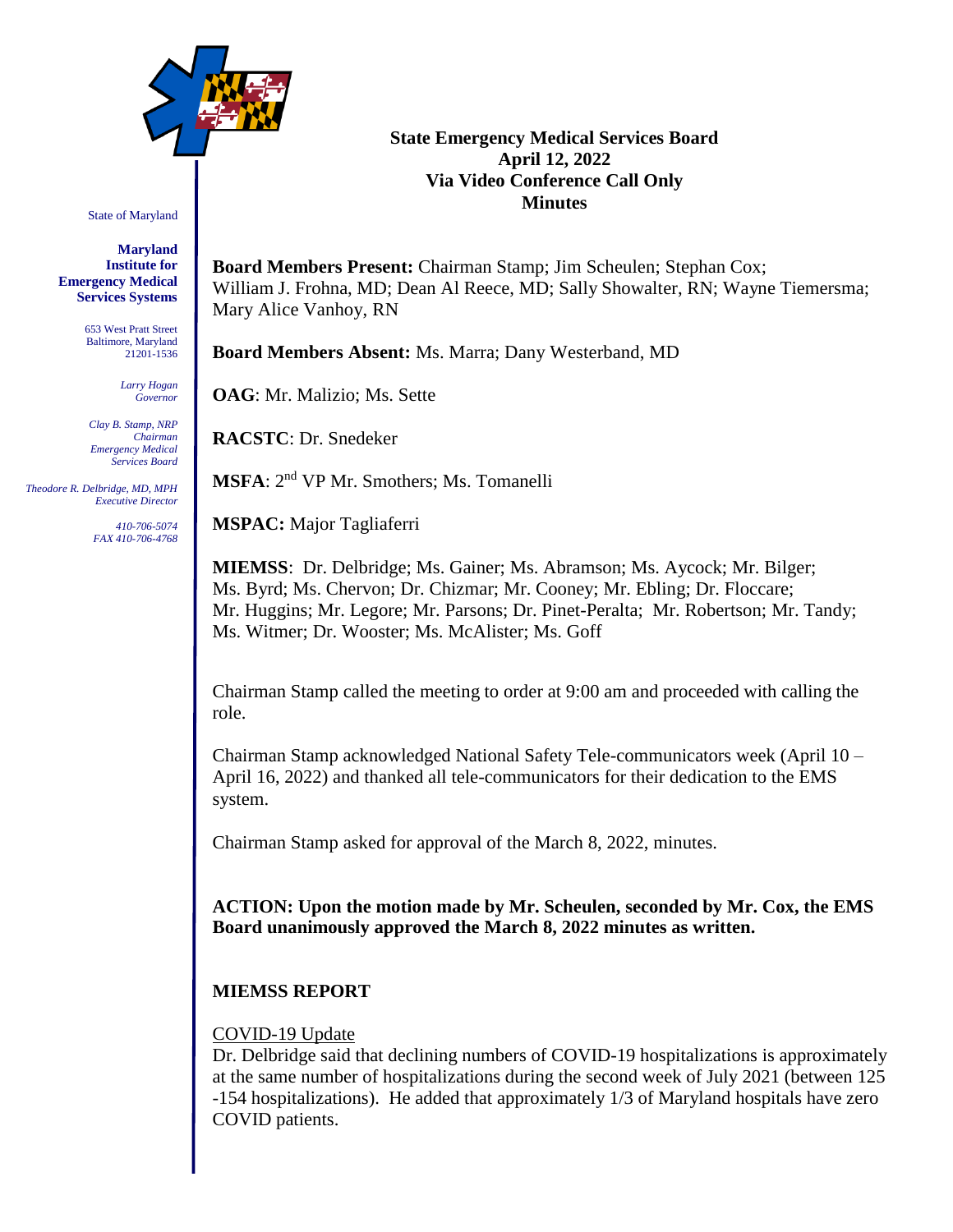# Enacted Emergency Regulation

The order of completing requirements for EMT have been changed so that the written test, skills test, and internship can be taken in any order.

EMS clinicians allowed provisional status under the Governor's Executive order, prior to August 2021, have until May 11, 2022 to complete requirements for full certification. EMS clinicians who received provisional status during January 2022, have until November 30, 2022, to complete requirements.

### Emergency Medical Technician Education Stipend

Acknowledging the sacrifices and commitment made by EMT students, Dr. Delbridge said that MIEMSS is in the process of establishing funding to provide an educational stipend for EMT students, with up to \$2000 each. The funding will be distributed on an escalating plan culminating when the student passes the NREMT exam. The funding will be distributed on an escalating plan culminating when the student passes the NREMT exam. Online stipend applications opened on April 1, 2022. This stipend is available for up to 500 qualifying students through June 2023. Currently 50 students have qualified.

### EMS and Law Enforcement

Dr. Delbridge said that work continues with the Crisis Scene Collaboration Workgroup to develop a multi-disciplined guidance for EMS and law enforcement case interactions. The workgroup includes statewide law enforcement, EMS clinicians, crisis intervention personnel, attorneys, social workers, allied partners, and MIEMSS. MIEMSS anticipates having a draft guideline document in early summer and inter-disciplinary guidance and some law enforcement training by mid-summer.

### Medicaid Supplemental Payment Program

Dr. Delbridge said that Medicaid Supplemental Payment Program for EMS is to rebalance Medicaid reimbursement by providing the federal portion of Medicaid reimbursement, which is half of the remainder of allowable costs after Maryland Medicaid pays \$100.00 per transport State portion. He added that the qualifying factors to be eligible for reimbursement include being a designated jurisdictional EMS operational program that is funded directly by public (tax) dollars; billing Medicaid for EMS transports; and documenting expenses that are paid with public funds. Thirteen of the fourteen jurisdictions that qualified submitted documentation to reimburse costs incurred from October 2020 through June 2021. It is anticipated that these jurisdictions will receive federal Medicaid reimbursement totaling over \$80M dollars, with federal Medicaid payments to individual jurisdictions ranging from \$147,000 to \$38M.

### Legislative Update

A written report was distributed.

Dr. Delbridge highlighted a few of the legislative initiatives shown in the written report submitted by Ms. Gainer, below.

### **Bills Passed**

**HB 286** – Emergency Medical Services – Paramedics – Immunization Administration – Effective Date – Extends until January 1, 2025, the authorization for paramedics to administer flu and COVID-19 immunizations as part of a population health outreach effort conducted by a health department or hospital / hospital system. Effective date: July 1, 2022.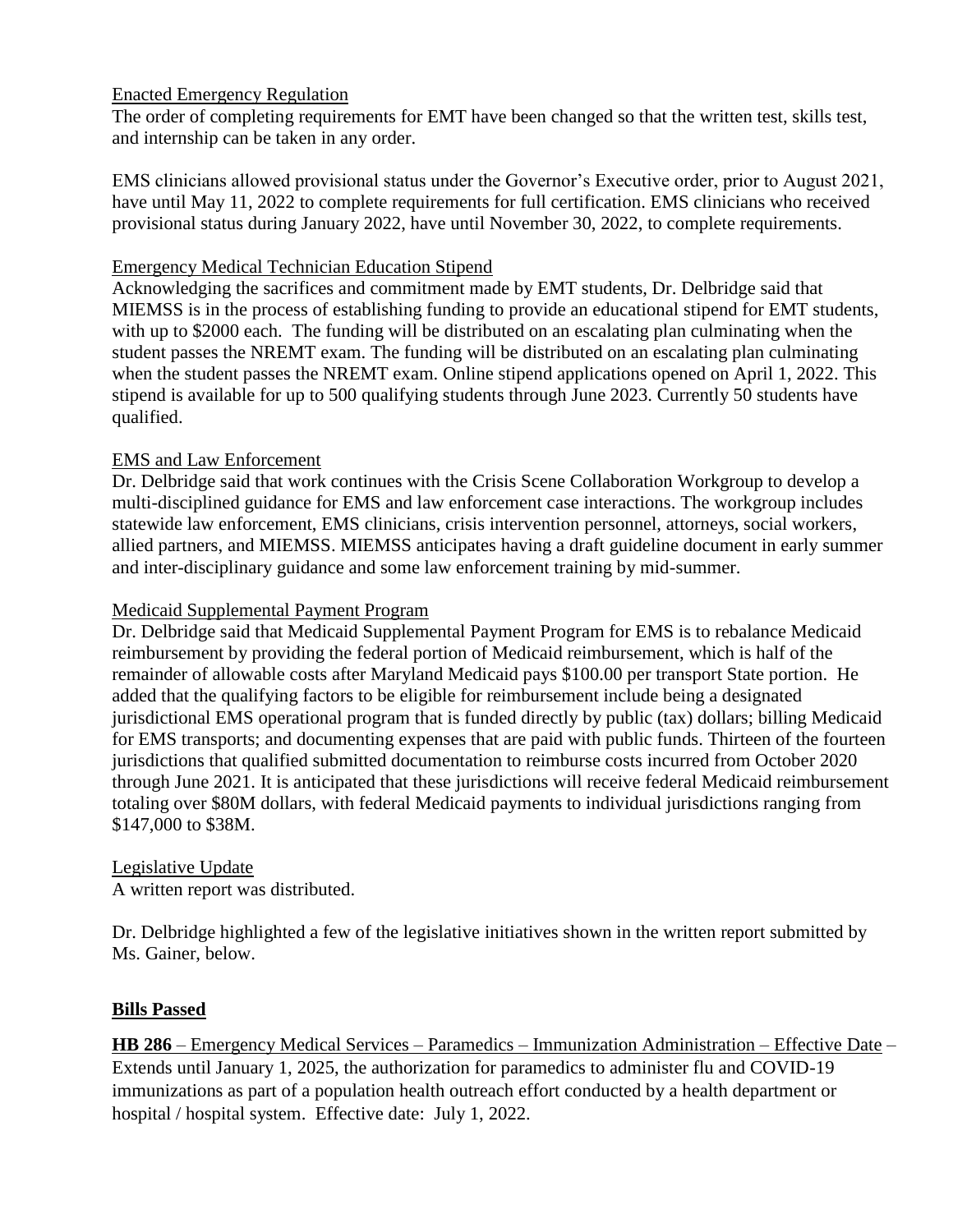# **SB 295/HB 44** – Maryland Medical Assistance Program – Emergency Service Transporters –

# Reimbursement

Beginning in FY23, increases the Medicaid (MA) payment to EMS from a flat fee of \$100 to a flat fee of \$150; requires MA to reimburse EMS for patients who are treated but not transported; and requires MA to reimburse EMS for Mobile Integrated Health services provided to a MA recipient in an amount that is at least \$150 per interaction to include health care services and transport of a recipient with a lowacuity condition to urgent care services. MDH, in coordination with MIEMSS, is to submit a report on the adequacy of MA reimburse to EMS, including best practices from other states; report due on or before November 1, 2024. MIEMSS is also to study the interfacility transport system (emergency and nonemergency) for MA patients, including the process for responding to referral requests in a timely manner, the adequacy of reimbursement related to costs, and performance standards and report findings and recommendations to the Health Committees on or before December 31, 2022; this requirement is similar, but not identical to the study requirements contained in SB 290 (see below).

# **HB 581/SB 446** – Public Safety – Fire, Rescue, or Emergency Medical Services Entities – Peer Support Programs

Prohibits disclosure of the contents of written or oral communication regarding a peer support counseling session by a peer support specialist or a peer support participant. The Behavioral Health Administration (BHA), in consultation with MIEMSS, must report by October 1, 2024, on best practices and professional standards for a peer support counseling program. BHA must make the report and list of peer support specialist training programs available on its website. Effective date: October 1, 2022.

# **HB 930** – Senator William H. Amoss Fire, Rescue, and Ambulance Funds – Property Acquisition and Construction of Facilities

Authorizes that State money provided to the Amoss Fund may be used to acquire land for the purpose of rehabilitation or construction of a fire, rescue or ambulance facility. Effective date: October 1, 2022.

# HB 408 / SB 394 – Statewide Targeted Overdose Prevention (STOP) Act of 2022

Among other things, modifies existing law to authorize an EMT, CRT or Paramedic to offer an opioid overdose reversal drug to an individual received treatment for a nonfatal drug overdose or was evaluated by a crisis evaluation team and requires MDH to purchase and provide opioid overdose reversal drugs to providers who are required to offer them. Effective date: July 1, 2022.

# **SB 633** Public Safety – 911 – Emergency Telephone System – Alterations.

Among other things, establishes specified rights for 9-1-1 specialists related to occupational well-being; requires counties to classify and pay 9-1-1 specialists in a certain manner; modifies the membership and responsibilities of the 9-1-1 Board; and repeals the limit on the maximum charge for the county 9-1-1 fee. Effective date: October 1, 2022.

# **HB 129/SB 12** – Behavioral Health Crisis Response Services and Public Safety Answering Points – Modifications

Modifies existing law to require that by December 1, 2022, each PSAP must develop written policies on procedures for when a call is received that includes someone suffering an active mental health crisis. Policy must cover (1) triage of the call; (2) resources available for dispatch; (3) procedures for making a dispatch decision; and (4) training for staff in implementing the procedures. In awarding grants from the Behavioral Health Crisis Response Program, MDH must require that proposals include response standards that prioritize mobile crisis unites over law enforcement when responding to individuals in crisis. Effective date: October 1, 2022.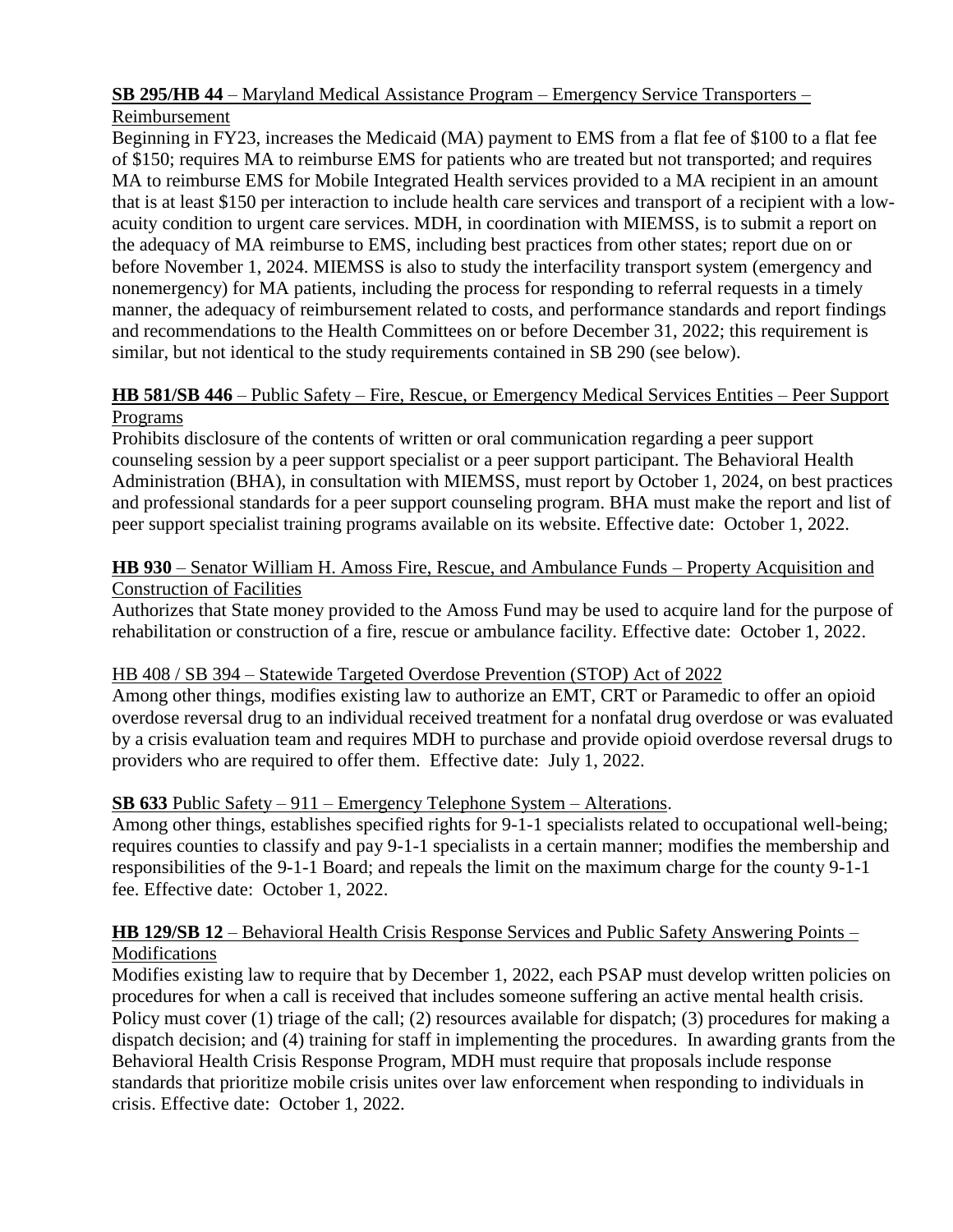# **SB 290 / HB 300** – Budget Bill

Includes language requiring MIEMSS to study and report to the budget committees on emergency and nonemergency interfacility transportation for Medicaid patients, including the capacity under the current referral process, response time to referral requests, costs under the current system, and recommendations for improvements to the current system. Report due date: December 1, 2022.

# **HB 836** – Public Schools – Student Athletics – Requirements and Emergency Action Plans (Elijah Gorham Act).

Requires each middle and high school to have venue-specific emergency action plans for operation and use of AEDs and heat acclimatization and include coordination of care for other injuries, e.g., closed head injury and cervical spine injuries. Effective date: July 1, 2022.

# **Bills Failed / Withdrawn / No Movement**

# **SB 70 / HB 776** – Emergency Medical System Plan – Guidelines for Emergency Medical Services – Law Enforcement Canines

Would have required that the EMS Plan be modified to include guidelines authorizing EMS to provide services to a canine injured in the line of duty that is owned by or whose services are employed by a law enforcement agency, including providing care, transport of the canine to a designated veterinary facility and services during transport.

#### **SB 515 / HB 1438** – State Emergency Medical Services Board – Park Services Associates – Certification as Emergency Medical Responders

Would have required the EMS Board to issue temporary EMR certification to certain personnel within the Dept of Natural Resources who submitted proof of training and to establish procedures for these personnel to obtain permanent EMR certification.

**HB 439 / SB 374** – Workers' Compensation – Occupational Disease Presumptions – 911 Specialists. Would have established a workers' compensation occupational disease presumption for 9-1-1 specialists who are diagnosed with post-traumatic stress disorder by a licensed psychologist or psychiatrist.

# **HB 177** – 9-1-1 Registry Program – Autism and Other Special Needs

Would have established a 9-1-1 registry program to authorize the registry of individuals with special needs with the 9-1-1 system to alert first responders that the individual may be nonverbal; oversensitive to sirens; unaware of danger; or prone to elope.

# **HB 676** – Handgun Permits – Qualifications – High-Risk Occupations

Would have established that employment in certain occupations constituted a reason for issuance of a handgun permit, including a paid or volunteer firefighter or EMT or a rescue squad member.

# **HB 1109/SB 751** – First Responders and Emergency Responders – Definition – 911 Dispatchers Included

Would have established or expanded the definitions of "first responder" and "emergency responder" in various provisions of state law (Criminal Law, Transportation, Education, Health-General, Human Services, and Public Safety Articles) to include 9-1-1 dispatchers, operators and specialists.

# **HB 1003 / SB 749** Public Safety – 311 systems – Nonemergency Information

Would have established the Maryland 3-1-1 nonemergency phone system under Maryland Dept of Emergency Management to establish 3-1-1 as the primary number for information and referral on nonemergency government services, resources, and information.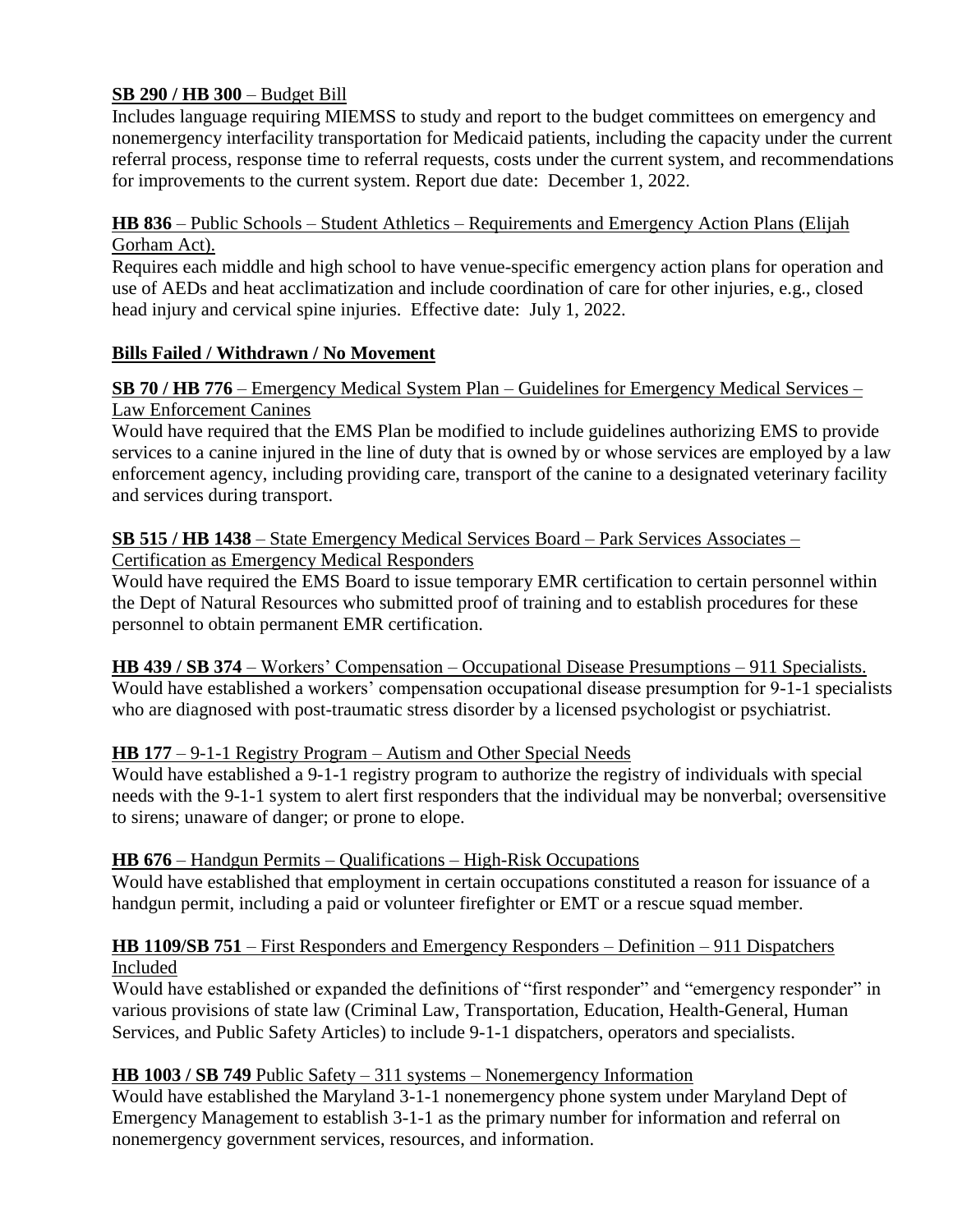# **HB 1154** – Criminal Law – Felony Second-Degree Assault

Emergency Medical Care Workers – Would have expanded the felony second degree assault law to include intentional physical injury to a worker providing emergency and related services in an ED or freestanding facility.

# **HB 1243** – Public Health – Rural Nonemergency Medical Transportation Program

Would have established a Rural Nonemergency Medical Transportation Program for hospitals to coordinate transportation by a nonprofit organization to/from medical services for certain eligible individuals.

# **SB 10** Workers' Compensation – COVID-19 Occupational Disease Presumption

Would have established an occupational disease presumption for a first responder, public safety employee or health care worker who tested positive for or was diagnosed with COVID-19.

**HB 1066** Vehicle Laws – Lighting – Privately Owned Vehicles of Volunteer Fire Company Members – Would have authorized specified officers of a volunteer fire company and the fire police of a volunteer fire company to equip their privately owned vehicles with red or red and white lights/signal devices.

### **SB 294** – Health – Automated External Defibrillator, First Aid, and CPR – Requirements for Health Clubs

Would have required each health club to comply with the requirements of the Public Access AED Program and EMS Board, and, when open for business, to have an employee on premises who is certified in first aid and CPR.

**SB 745** Vehicle Laws – Protective Headgear Requirement for Motorcycle Riders – Exception Would have exempted certain individuals from the requirement to wear protective head gear while operating or riding on a motor cycle.

# Primary Stroke Centers (PSC)

Dr. Delbridge reported that the following hospitals have received PSC re-designations:

- MedStar Union Memorial 5-year renewal
- St. Agnes Hospital  $-5$ -year renewal
- UM Shore Med Center Easton 5-year renewal
- UPMC Western Maryland 5-year renewal
- MedStar Good Samaritan 5-year renewal
- Meritus Medical Center  $-5$ -year renewal
- UM St. Joseph Medical Center 5-year renewal
- Anne Arundel Medical Center 5-year renewal
- Tidal Health Peninsula Regional 5-year renewal
- Atlantic General Hospital 5-year renewal
- UM Baltimore Washington Medical Center 5-year renewal
- Greater Baltimore Medical Center (GBMC) 1-year Provisional renewal

Dr. Delbridge said that GBMC has accepted the 1-year provisional and will provide progress reports over the next year.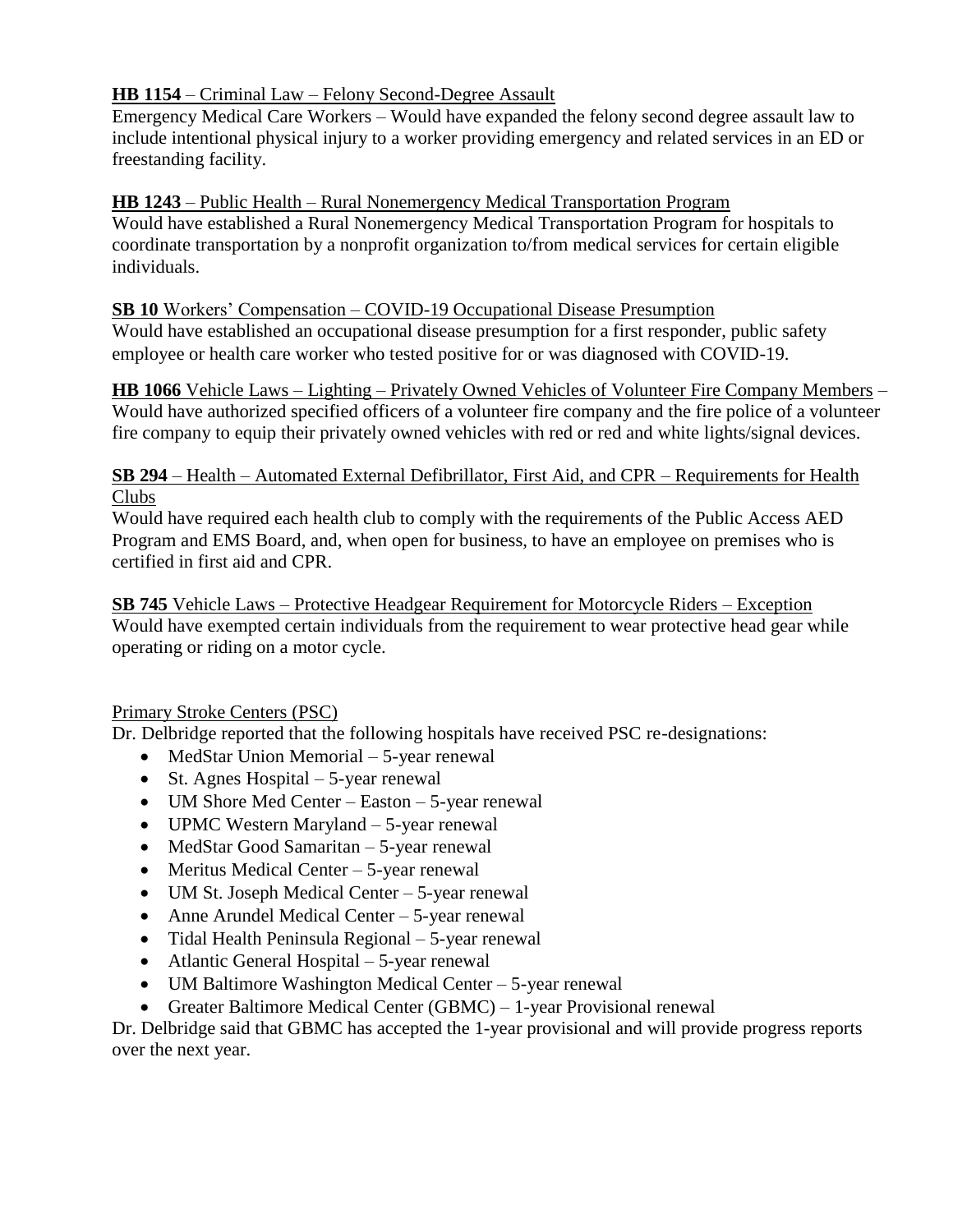### **SEMSAC REPORT**

Chairman Tiemersma said that SEMSAC met virtually on April 7, 2022. The BLS, MIH and Regional Affairs Committee gave reports.

SEMSAC approved recommending the Pediatric Trauma regulation changes and the Adult Trauma regulation changes to the EMS Board for approval.

Dr. Chizmar gave SEMSAC an overview of the research protocol to be presented to the EMS Board today.

### **MSPAC**

A copy of the MSPAC written report was distributed.

Major Tagliaferri reported on the Maryland State Police Aviation Command's current numbers of EMS providers and pilots (7 pilots are planning to retire this year; currently there are two pilot candidates), personnel recruitments, and ongoing projects and initiatives including the Whole Blood Program, the MedHub Grant Project, the Unmanned Aircraft Systems Program, and hoist platform training. He added that 2 aircraft are undergoing heavy maintenance inspections; all other aircraft remain in service.

Major Tagliaferri reported year-to-date statistics on MSPAC missions (624) and aircraft flight hours.

### **MSFA**

A written report was distributed

2<sup>nd</sup> Vice President Smothers said that the MSFA, in partnership with MIEMSS and the Mental Health Association of Maryland, has started its First Responders Mental Health awareness training. There is a 2-hour online portion and a 6-hour in-person instruction which will be held at the Level VFD on April  $16<sup>th</sup>$ .

The MSFA held a Recruitment and Retention Seminar in College Park. The superintendent from the US Fire Administration participated in the class. Mr. Smothers said it is anticipated that the MSFA will work with the US Fire Administration on future recruitment and retention initiatives.

The volunteer open house recruitment and retention weekend is April  $23<sup>rd</sup>$  and  $24<sup>th</sup>$ .

The MSFA Convention will be held in person June  $18<sup>th</sup> - 23<sup>rd</sup>$  in Ocean City, MD. He added that there are over 55 educational offerings that are listed online at: [www.convention.msfa.org](http://www.convention.msfa.org/)

### **RACSTC REPORT**

A written report was distributed.

Dr. Kristie Snedeker highlighted the RACSTC's current statistics on patient admissions, occupancy rates, OR volumes, clinic volumes and Lost Interfacility Transfer volumes. Dr. Snedeker said that current patient volumes are tracking low with 800 fewer primary trauma center encounters for the current fiscal year.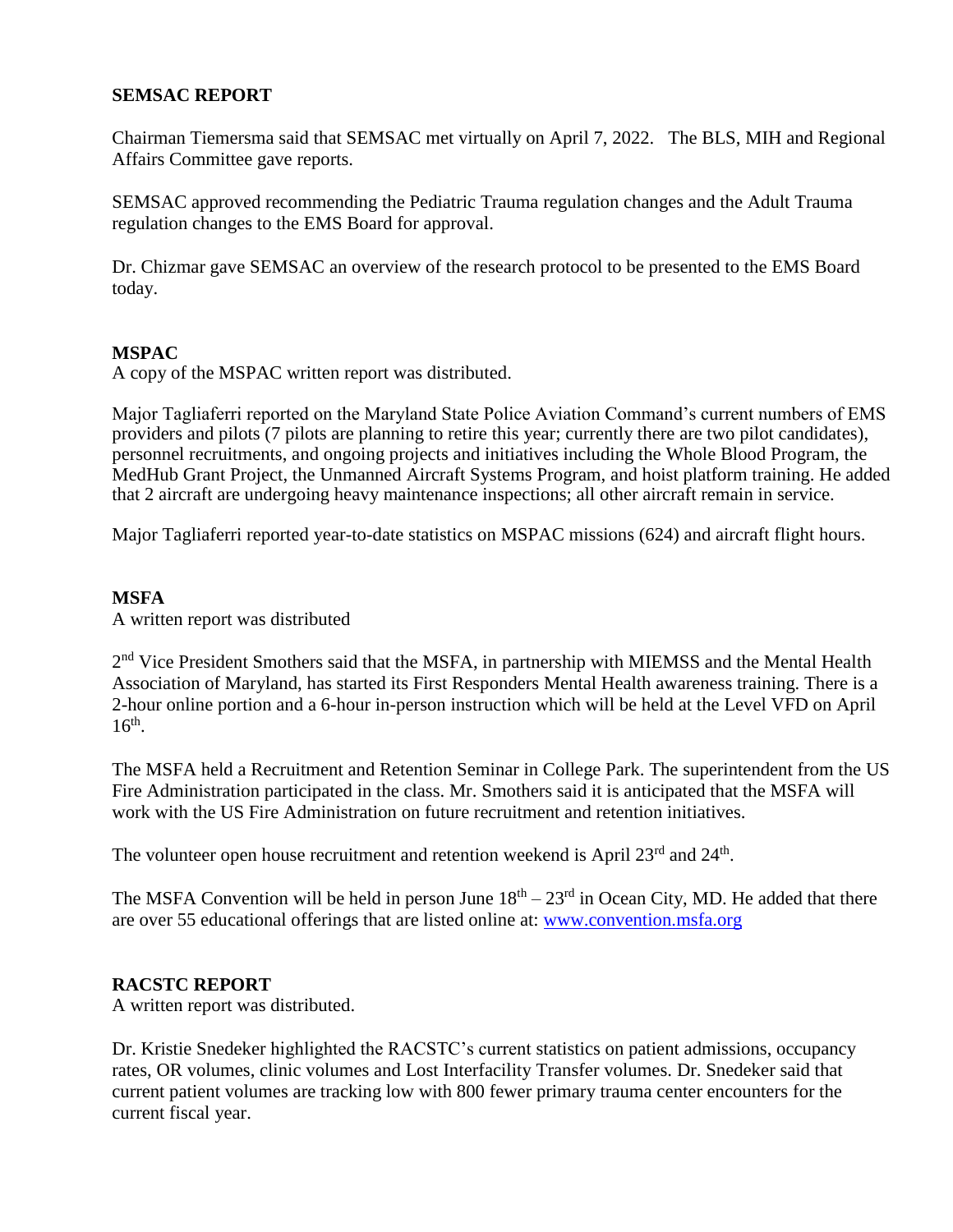Infection prevention practices have been shifted in the TRU resulting in fewer capacity hours. Average length of stay has increased significantly due, in part, to fewer available beds in skilled nursing facilities.

Dr. Snedeker said that there had been seven RACSTC Go-Team requests with one deployment to Charles County. She said that an analysis of Go-Team cancellations will be presented with the next RACSTC report.

Dr. Snedeker reported that as visitor restrictions have lifted, tissue and organ donations have increased. She added that it is important to have face-to-face conversations with family members to encourage donations.

Trauma Observation Programs have re-opened as have the Center for Injury Prevention and Policy and EMS Outreach and Education Activities.

Dr. Snedeker announced that the Shock Trauma Gala will be held on September 10, 2022, at the Meyerhoff. She added that RACSTC will be celebrating Dr. Scalea's 25 years of service.

# **OLD BUSINESS – N/A**

Pediatric Trauma Center Regulation Updates A copy of the proposed Pediatric Trauma Center Regulation was distributed.

Ms. Sette asked for approval of the updated Pediatric Trauma Center regulations presented to the EMS Board for information at the March 8, 2022 EMS Board meeting.

# **ACTION: Upon the motion of Mr. Tiemersma, seconded by Ms. Vanhoy, the EMS Board voted unanimously to approve the changes to the Pediatric Trauma regulations.**

### **NEW BUSINESS**

### Adult Trauma Standards Regulation change

Dr. Wooster requested approval for the removal of the Auto Infusion requirement under the Trauma regulations. She said that auto infusion is no longer the standard and the equipment is no longer readily available.

### **ACTION: Upon the motion of Dr. Reece, seconded by Mr. Scheulen, the EMS Board voted unanimously to approve the change to the Adult Trauma Standards regulations.**

### PediDOSE Research Protocol

Dr. Chizmar said that the local principal investigator is Dr. Kathy Brown at Children's National Medical Center. He said that this is an IRB-approved research study from the University of Utah. Children's National is one of 20 sites nationwide conducting this research.

PediDOSE (Pediatric Dose Optimization for Seizures in EMS) compares weight-based dosing for Midazolam to age-based dosing. Dr. Chizmar gave an overview of the inclusions and exclusions of patients, and the aims/goals of the research. If approved, the research will be conducted in Prince George's County only.